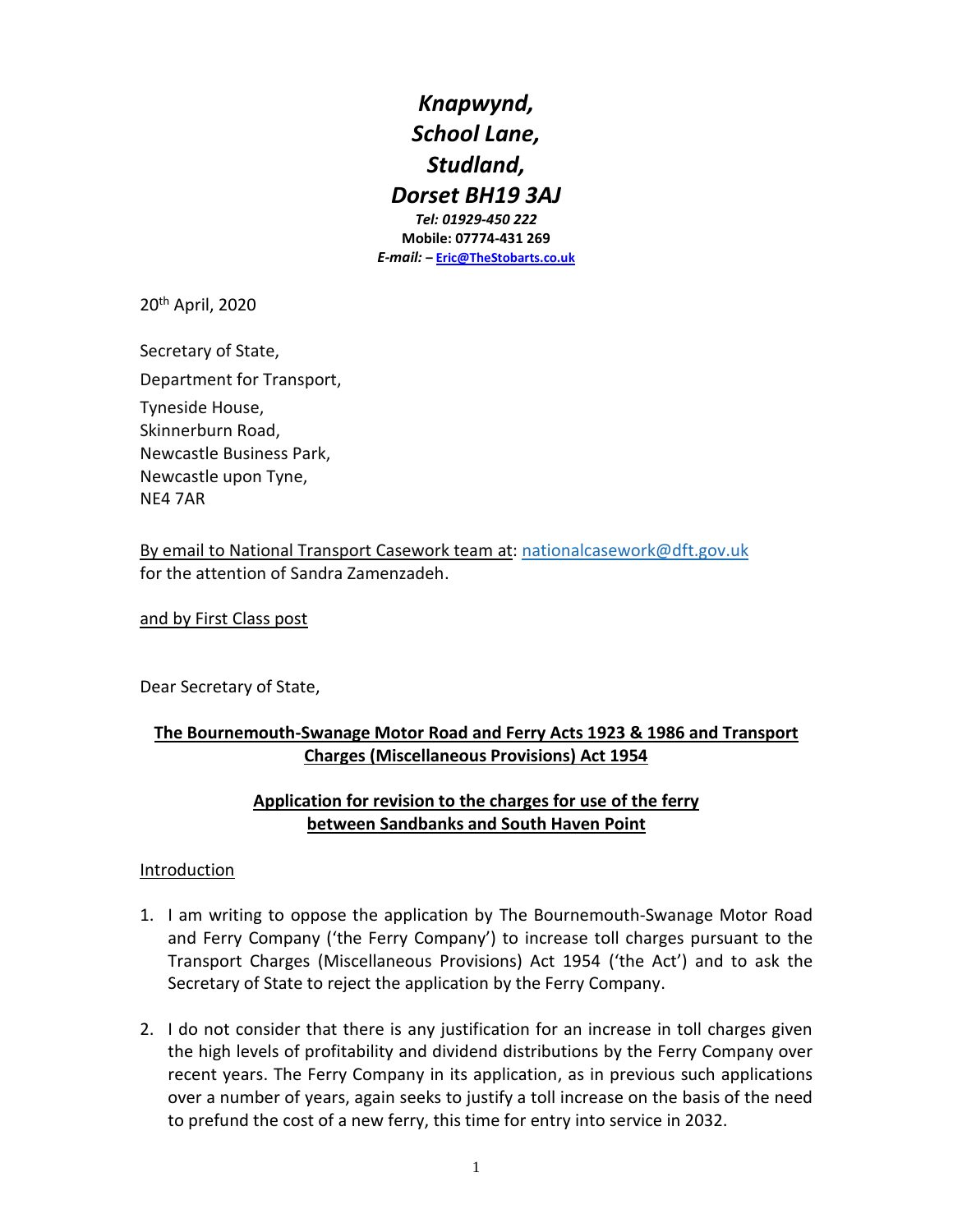- 3. I consider that the capital required for a new ferry should be provided by the Ferry Company, utilizing shareholder reserves from its retained profits, and from third party debt when the new ferry is commissioned. The costs of capital associated with a new ferry, when it eventually comes into service, should be borne by the users of the new ferry along with operating costs when it is in service and not by the current users of the existing ferry.
- 4. There is more than adequate time for the required equity capital to be accumulated out of the existing profitability of the Ferry Company or by its parent company, and for appropriate debt facilities to be put in place. If the current owners are not willing or able to provide the requisite capital in twelve years' time, then alternative owners of the Ferry Company, who would be prepared to do so, should be sought.

## Background

- 5. The Ferry Company is a monopoly provider of the ferry service between Sandbanks and South Haven Point pursuant to Acts of Parliament. It is regulated by the Act. As such, the Ferry Company should be regulated with regards to its tariffs, service delivery and social responsibilities in the same way that other monopoly providers of essential services, such as water or electricity, are regulated.
- 6. Whilst shareholders should obtain a reasonable return on the capital necessarily deployed, this should be based upon an independent assessment of the value of the assets deployed based upon their economic value and a risk-based capital structure utilizing an optimal proportion of debt and equity. This should be in line with the basis upon which the capital structure and return on equity capital is assessed for other regulated monopoly providers.

## Basis for any toll increase

7. The basis upon which any toll increase should be considered should be based upon a reasoned assessment of the overall operating costs of the Ferry Company and whether it is providing the requisite level of service. An allowance for the cost of capital should be included in costs but as indicated in paragraph 6 above, this should be based upon an appropriate determination of the capital deployed in the business and an optimal capital structure. No such case has been put forward as far as I'm aware.

# Financing of a replacement ferry

8. The cost of financing a new ferry when it eventually enters service should be borne by the users of the new ferry. There is no rational reason why current users of the existing ferry now and for the next twelve years should be paying to use a new ferry the benefit of which they will not enjoy. This is in line with most regulated and commercial businesses. It is pertinent to note that the existing ferry may require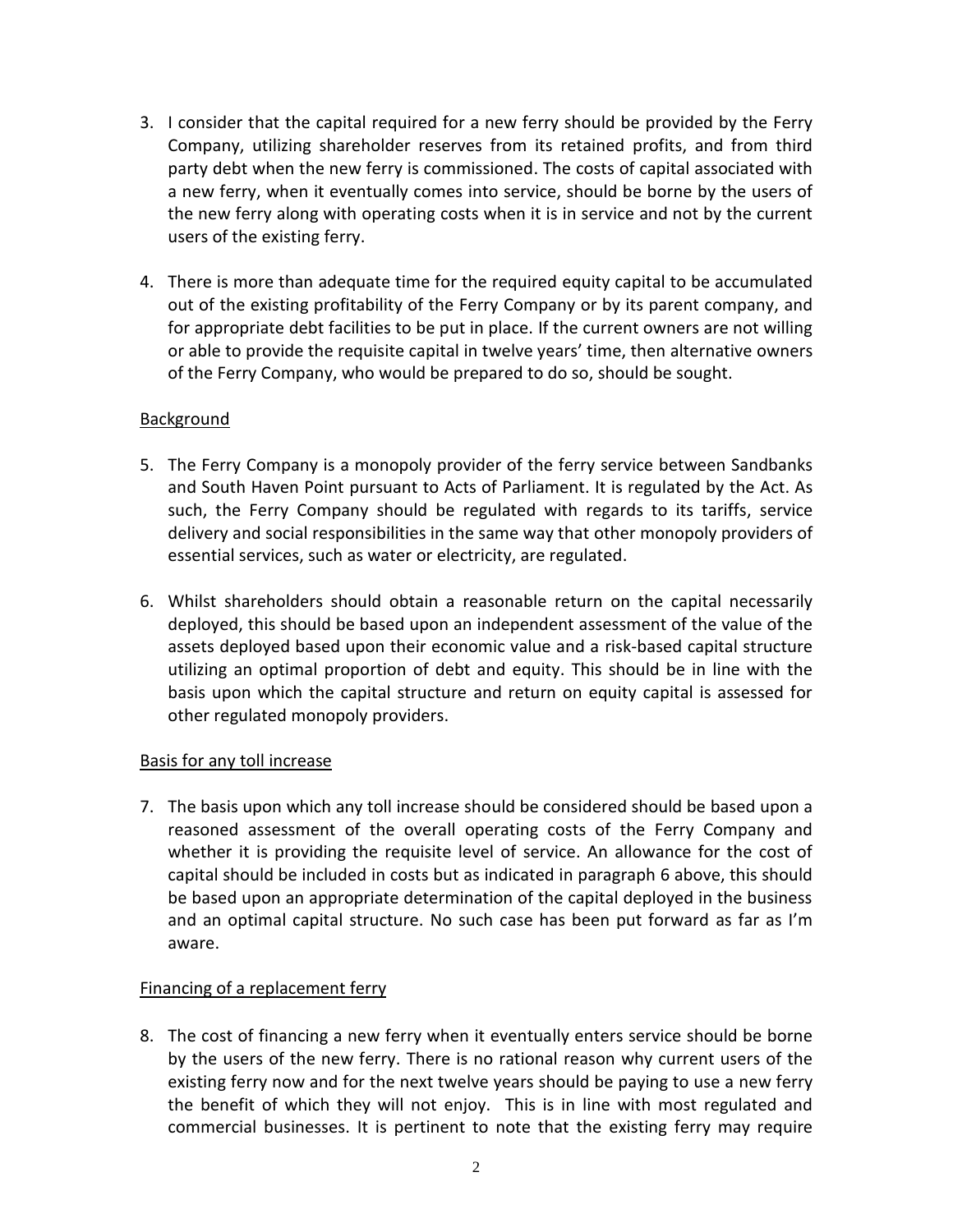replacing at an earlier date if key spare parts become increasingly unavailable or environmental regulations change, restricting or prohibiting the use of fossil fuel powered ferries.

- 9. It is my understanding that under its Acts of Parliament, the Ferry Company can borrow up to £5 million. Given that the borrowing limit of the Ferry Company in the Acts of Parliament was set many years ago, there should be no inherent reason why the Acts of Parliament could not be amended to allow for a higher borrowing limit – they have been amended on several occasions in the past and there is plenty of time to do so before the proposed ferry replacement date as well as justification i.e. the increased cost of ferry replacement due to inflation.
- 10. The current borrowing limit would represent some 40% of the projected cost of a new ferry in 2032, or around 60% of the cost if it was replaced over the next couple of years. This borrowing should be capable of being provided by bank or lease company finance. Some twelve months ago the Ferry Company's bankers, who it is understood are also bankers to the Ferry Company's parent company, indicated in a letter to the Ferry Company, now made public, that their initial observations were that neither the assets of the Ferry Company nor the equity interest in the Ferry Company would provide sufficient security to enable that particular bank to '*proffer the funding facilities requested at this time'*
- 11. It is unclear what the funding facilities requested were from the bank concerned or the case presented to the bank. There are, I consider a number of specialist wholesale banks and asset finance companies that with a well-presented proposal would be prepared to give consideration to providing an appropriate level of finance to this monopoly, cash generative, relatively low risk and highly profitable operator. I recognize that such lending organisations may require some form of support from the Ferry Company's parent company in order to enable the optimal level of debt to be provided. The cost of such support should be rewarded appropriately in the cost of capital model.
- 12. If the current capital or borrowing structure of the Ferry Company's parent company does not support third party debt financing of a new ferry for some reason, then it should be reconfigured to make sure that it does – again there is plenty of time to do this in advance of the proposed ferry replacement date. There is no reason why current or future users of the ferry should pay for an inefficient capital structure or provide cross subsidies for other businesses within the Ferry Company's parent company group. The equity required for a new ferry should be provided by the equity holders, who should be rewarded appropriately when they have invested the capital but not before.
- 13. Should the Ferry Company's parent company be unable or unwilling to provide such support, there are a number of alternative owners of the business who would I'm sure be interested in acquiring the business, including institutional infrastructure funds who already operate local ferry companies in Southern England.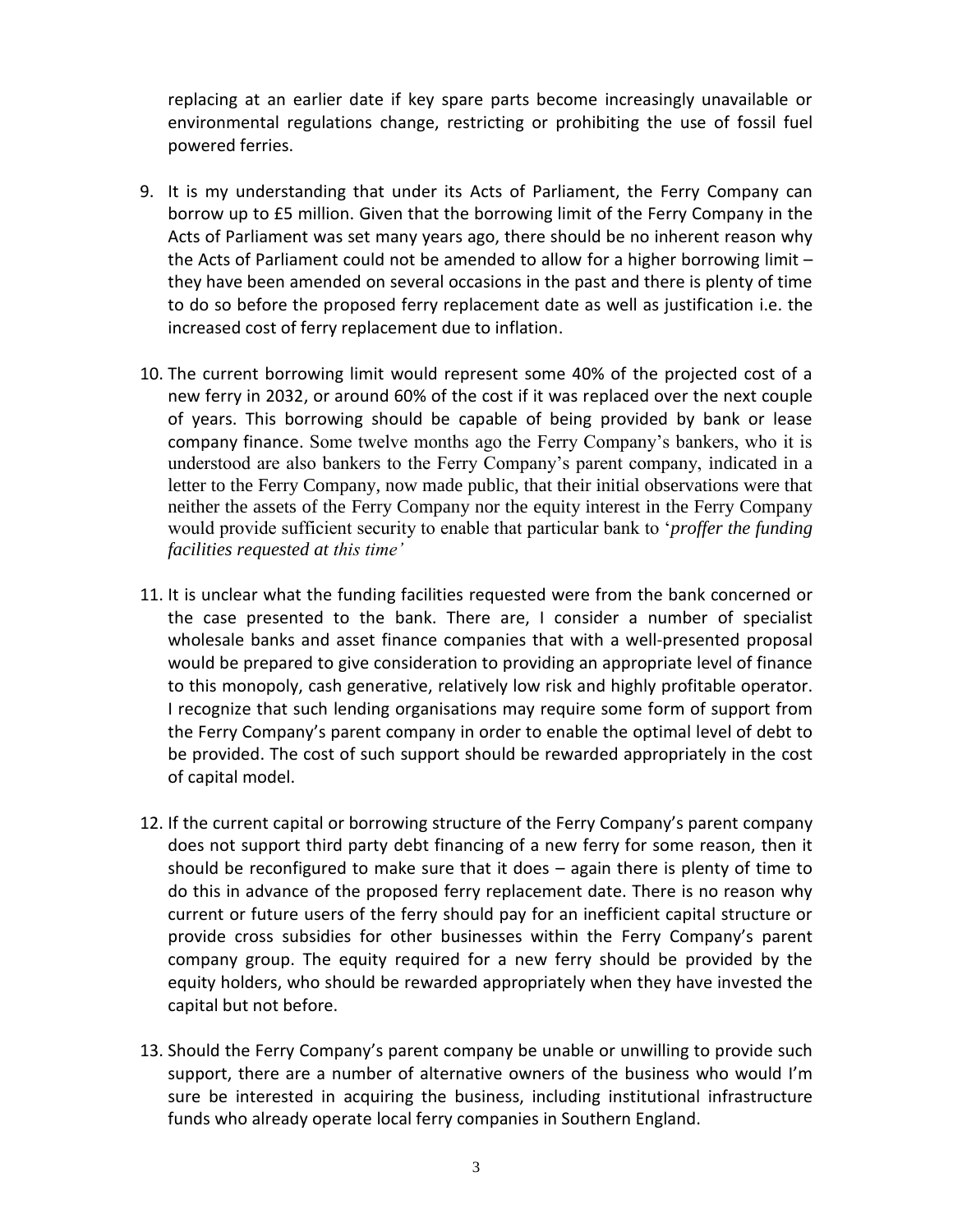14. I would also note that in its proposals for a toll increase the Ferry Company has said '*The Ferry Company owners have committed voluntarily to ensuring the Ferry Company is loaned the required funds when required and to acquire and bring into operation a suitable, newly built replacement vessel for the current ferry, Bramble Bush Bay, by the time it reaches the end of its useful life'*. It is thus unclear why any pre-funding is required now or immediately before the new ferry is ordered

#### Return on capital to shareholders

- 15. The return on equity to capital providers of the Ferry Company should be based upon a properly assessed and independent determination of the value of the assets and capital deployed in the business and an appropriate risk related return calculation. Shareholders have received strong returns over recent years up until the current operating difficulties. In particular, the assets should be assessed based upon their economic value reflecting replacement cost, alternative use value or third-party sale value. The value of the land, roads and slipways of the Ferry Company, for instance, is shown in its 2019 accounts at £11.5 million compared with a cost figure of £140,000. At the public inquiry in 2018, a construction engineer opined that the cost of re-building the access road to the ferry to be in the order of £3 million. It is difficult to see how the balance of the assets can possibly equate to £8.5 million.
- 16. In assessing the return that the shareholders in the Ferry Company should be earning, as with other regulated monopoly providers, a weighted average cost of capital basis should be used reflecting the risk adjusted cost of both debt and equity based upon an optimal capital structure.

#### Conclusion

- 17. It is difficult to see any justification for an increase in tolls. The justification for such an increase could be if costs of operating the ferry had increased materially and resulted in the shareholders in the Ferry Company receiving an inadequate return. The latter would be determined based upon medium term returns that they have earned on capital reflecting a properly assessed valuation of the assets in the business, an optimal capital structure and a risk adjusted return on equity capital.
- 18. Given the relatively stable level of operating profits of the Ferry Company, other than in years when major maintenance has been undertaken on the ferry and the ferry has been out of service for an extended period (and no doubt in 2020), and the questionable value of the assets in the balance sheet, it is difficult to see how an inadequate return in recent years can be demonstrated and that a toll increase can be justified on grounds of inadequate returns.
- 19. In terms of raising tolls in order to pre-finance a new ferry that would come into service in 12 years' time, there is no reason why users of the ferry today should be